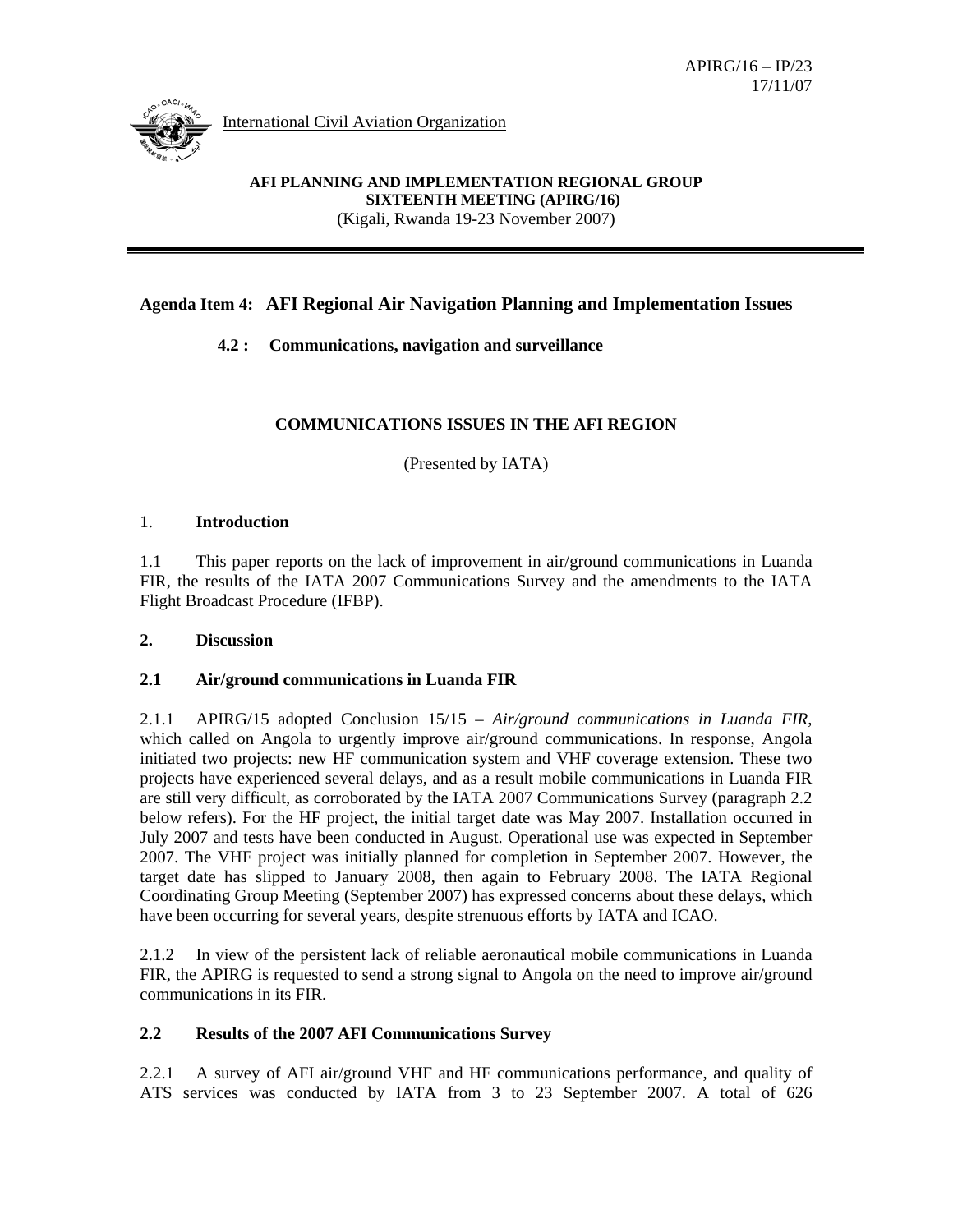communication reports have been received so far on 37 ATS units, including 29 FIRs. The analysis of the data is being finalized and will be provided to all concerned partners. A summary of the first results is as follows.

### **VHF communications**

2.2.2 Improved VHF coverage has been noted, with significant progress in FIRs Addis Ababa, Algiers, Antananarivo, Beira, Dar es Salaam, Niamey and Ndjamena. However, more coverage and improvements in availability of VHF stations is required in Brazzaville, Kinshasa, Luanda, Lusaka, Mogadishu, Seychelles and Tripoli FIRs. Percentage VHF and HF usage is shown below for some typical FIRs.

| <b>FIR</b>         | VHF%  | HF %  |
|--------------------|-------|-------|
|                    | usage | usage |
| Accra              | 80    | 20    |
| Addis Ababa        | 87    | 13    |
| Algiers            | 90    | 10    |
| Antananarivo       | 60    | 40    |
| Beira              | 85    | 15    |
| <b>Brazzaville</b> | 46    | 54    |
| Dar es Salaam      | 100   | 0     |
| Kinshasa           | 48    | 52    |
| Khartoum           | 59    | 41    |
| Luanda             | 18    | 82    |
| Mogadishu          | 0     | 100   |
| Ndjamena           | 71    | 29    |
| Niamey             | 86    | 14    |
| Seychelles         | 32    | 68    |
| Tripoli            | 46    | 54    |

#### **HF communications**

2.2.3 Improvements in HF availability, RT techniques and phraseology are required in FIRs: Brazzaville, Kinshasa, Khartoum, Luanda, Mogadishu, Ndjamena and Tripoli.

### **Controller-to-pilot data link communications (CPDLC)**

2.2.4 It should be noted that CPDLC is available in FIRs Algiers and Antananarivo.

### **2.3 IATA Flight Broadcast Procedure (IFBP)**

2.3.1 The IATA Flight Broadcast Procedure (IFBP) is applied in designated airspace, as a safety net to ensure the safety of air operations in cases when the service provided by ATC units is not adequate and/or reliable. ICAO has consistently made IFBP mandatory in AFI to accommodate the increased charter flights during the period of Hajj as an adequate safety net.

2.3.2 During IATA AFI Regional Coordinating Group (RCG) meeting held in October 2007, RCG revised the area of applicability (see page 4) due to sufficient mobile communications coverage as follows: